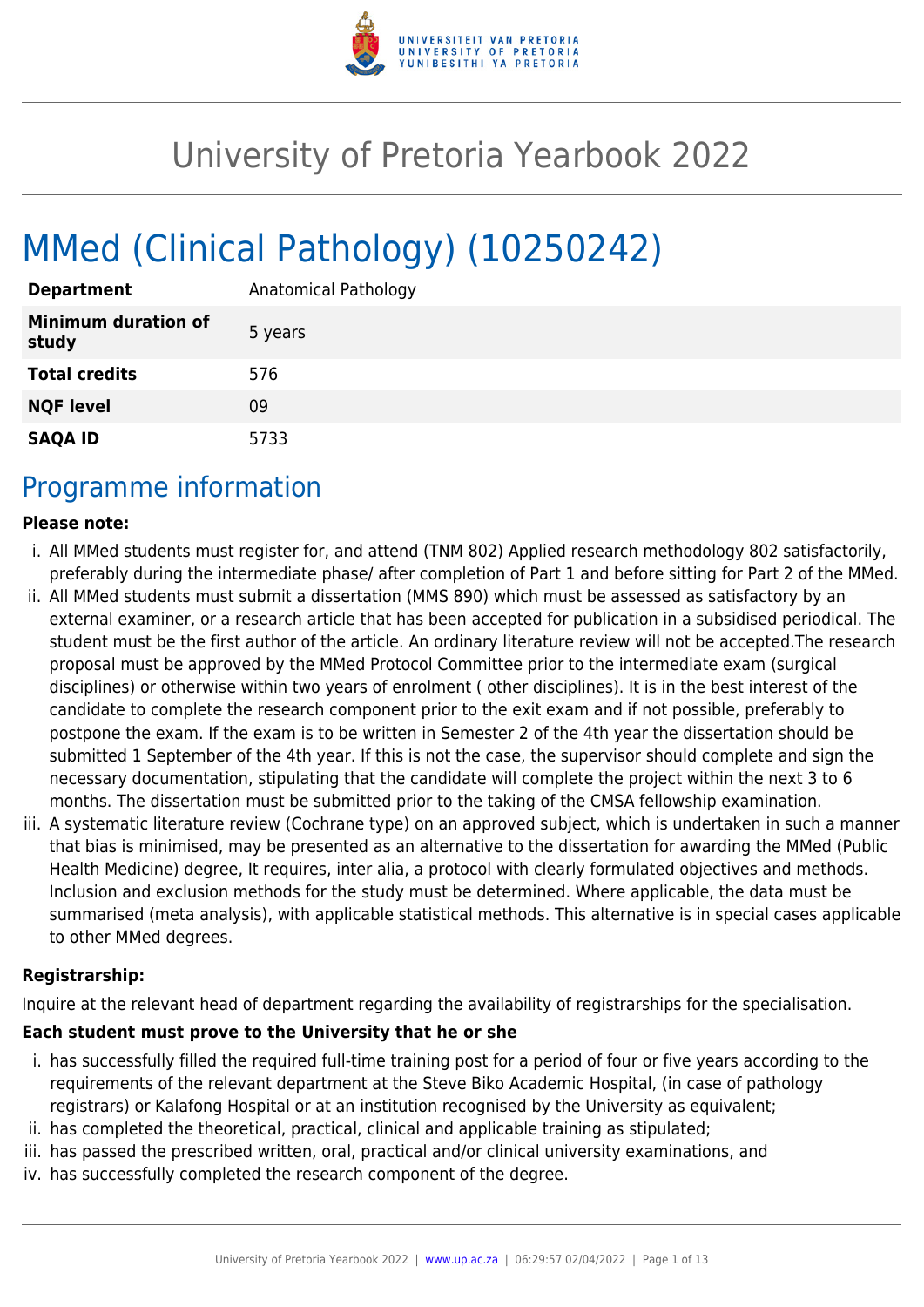

## Admission requirements

- 1. MBChB (or equivalent) degree **or** relevant medical degree with modules equivalent to at least the first two years of the MBChB degree
- 2. Currently registered as a physician with the Health Professions Council of South Africa (HPCSA) and must have been registered for at least one year

## Other programme-specific information

Duration of training is five years with at least 18 months in each major subject.

**"Major subject"** refers to the recognised field of study in Medicine in which the student specialises. The study of the major subject extends over four or five years, as prescribed by the relevant department.

## Examinations and pass requirements

- i. The sequence of the examinations in the prerequisite subjects will be determined by the head of the department under which the major subject falls.
- ii. The nature, duration and time of the examinations in the prerequisite subjects are determined in cooperation with the heads of the departments under which the prerequisite subjects fall – with the proviso that, except in cases where stipulated otherwise, the examinations in the prerequisite subjects may be held at any time prior to or concurrently with the major subject. The examinations in the major subjects are held as follows:
- iii. In the case of four-year programmes: not before the end of the third year.
- iv. In the case of five-year programmes: not before the end of the fourth year.
- v. A minimum final mark of 50% is required by all departments to pass in a subject and in the clinical section of the examination, a subminimum of 50%. General Academic Regulations apply.
- vi. A student is not admitted to the examination in a prerequisite subject (supplementary examinations excluded) more than twice, nor is he or she admitted to the examination in the major subject more than twice.

**Note:** Certificates of satisfactory preparation and progress are required in respect of the fourth year of four-year programmes in which an examination is held at the end of the third year.

#### **Supplementary examinations**

Supplementary examinations for MMed students will only be held after at least six months have elapsed since the conclusion of the examination in which the student had failed.

#### **Rules governing the writing of the examinations of the College of Medicine of South Africa [CMSA]**

i. Only candidates who have met all requirements for the MMed degree except for the major subject (final examination), i.e. passed all prerequisite subjects (the latter to be interchangeable; can be passed either at the University or as primary and intermediary examinations at the College of Medicine of South Africa [CMSA], completed all practical, clinical and applicable training of four or five years as prescribed by the relevant academic department (continuous evaluation of the candidate, in an approved registrar post, by the head of department of the candidate); and completed the required research component for the degree in accordance with the Faculty Yearbook regulations, i.e. Applied research methodology 800 (TNM 800) and the dissertation (MMS 800) or an article (not an ordinary literature review) that has been accepted for publication in a subsidised periodical, will be allowed to write the college examination (exit examination), after which they will obtain both the CMSA fellowship and the MMed as specialist qualifications.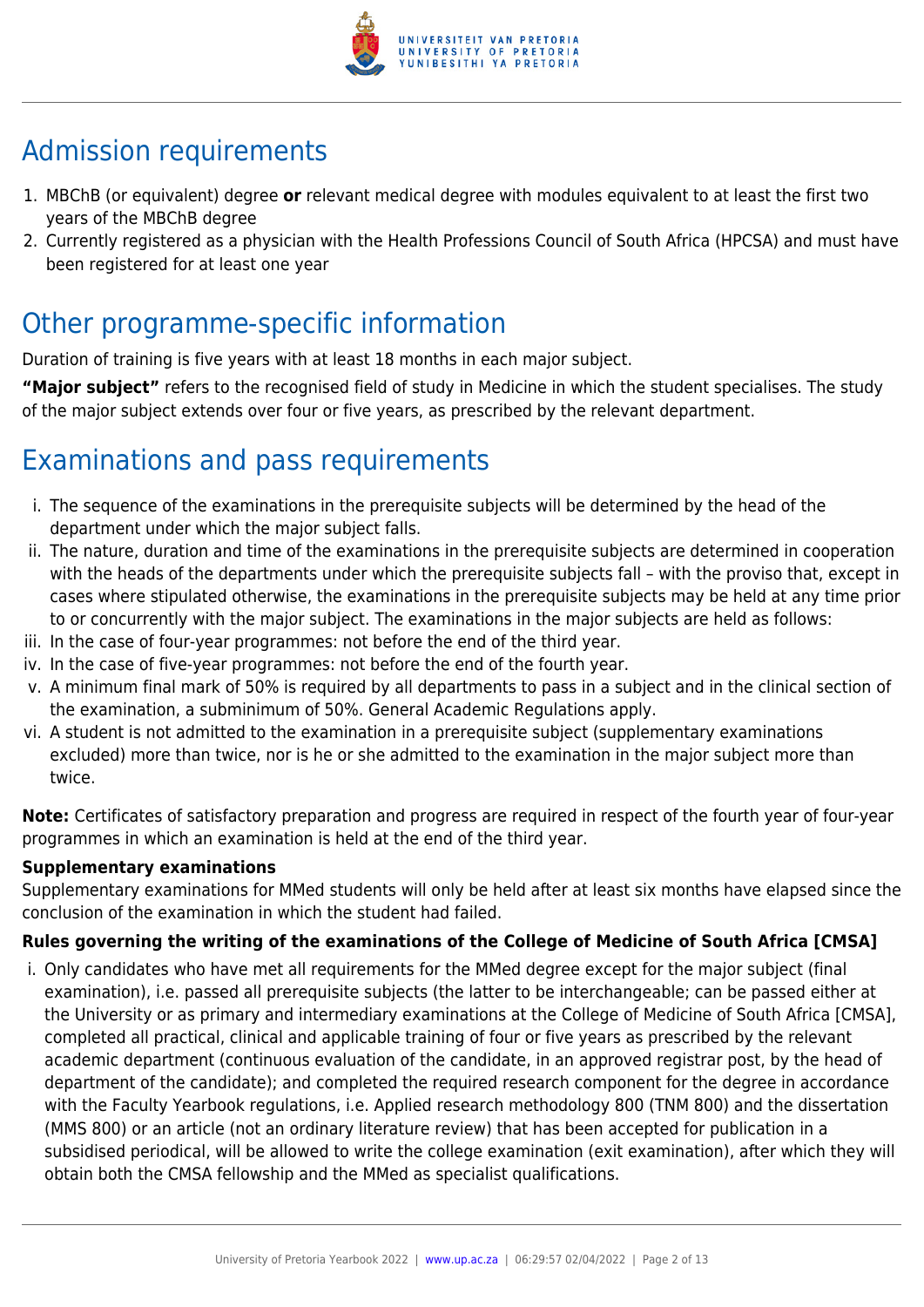

ii. The rules have been effective as from 1 January 2011. As a transitional measure, cases will be considered on an individual basis where necessary.

## Exemption

#### **Exemption**

- i. The Faculty Board may grant partial exemption from the training and work mentioned under par. (b) and (c)(i) and (ii) above on the grounds of comparable training and experience completed in another post or at another recognised institution – with the proviso that exemption from a maximum period of 18 months may be granted with regard to four-year and five-year programmes.
- ii. Exemption from a maximum of three years may be granted by the Department of Medical Oncology for the MMed in Medical Oncology [MMed(MedOnc)] on the grounds of the MMed(Int) or MMed(Paed) degree of this University, or experience recognised by the University as equivalent.
- iii. Specific prerequisite subjects must be passed within 24 months after commencement of the programme.

## Pass with distinction

The degree is conferred at the end of the prescribed training period (i.e. three, four or five years, respectively). The degree is conferred with distinction on a student who has obtained a final mark of at least 75% in his or her major subject.

## General information

#### **Registrars**

Departments expect registrars to participate increasingly in the examining and treatment of patients in the hospital, both in-patients and out-patients, as well as performing and interpreting tests in the laboratory (where applicable); initially under supervision and later increasingly at their own responsibility. Lectures/symposia with closely related departments are organised, as well as discussions of literature, etc.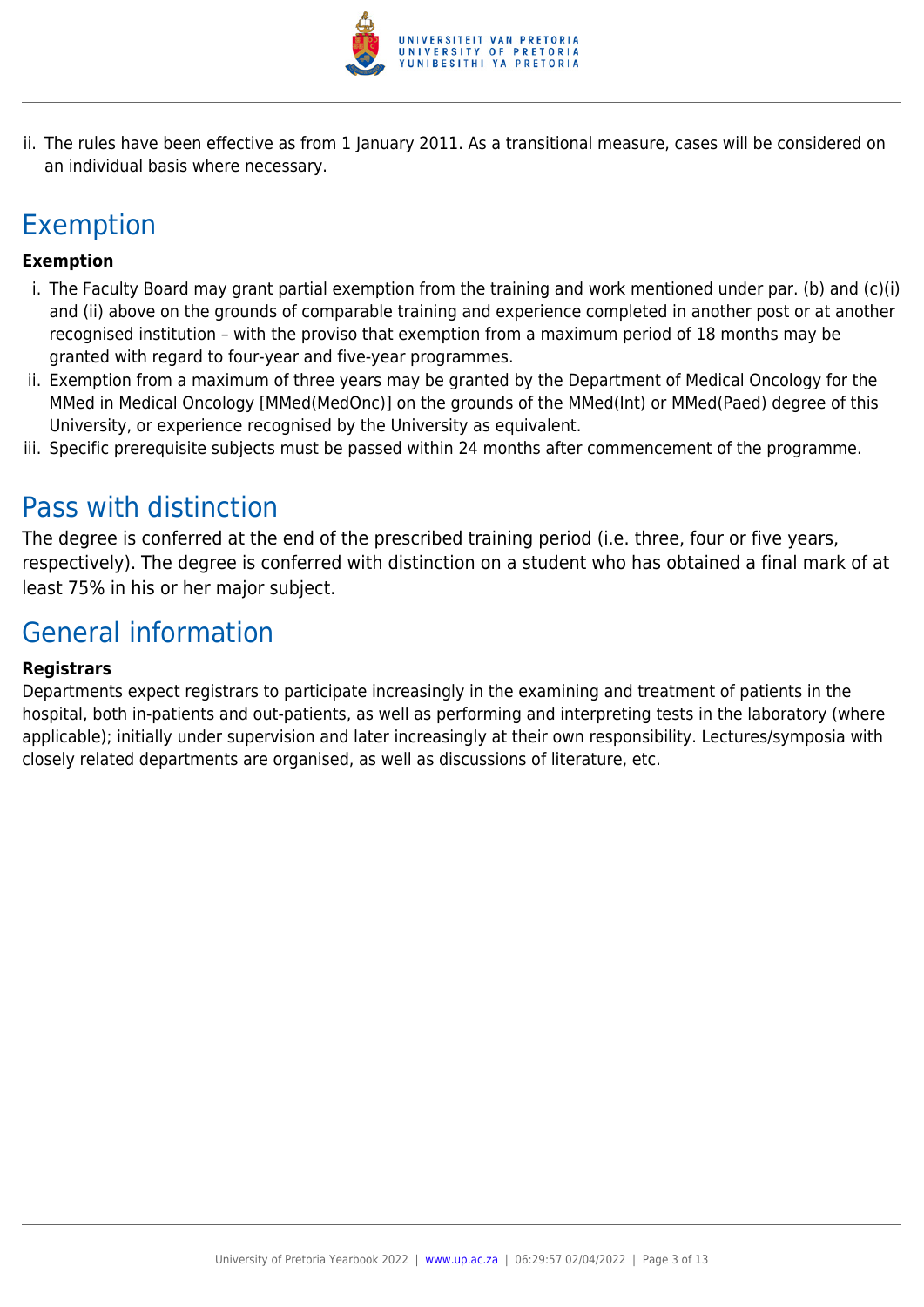

**Minimum credits: 576**

## **Core modules**

### **General pathology 800 (APA 800)**

| <b>Module credits</b>         | 24.00                                                                                      |
|-------------------------------|--------------------------------------------------------------------------------------------|
| <b>NQF Level</b>              | 09                                                                                         |
| <b>Prerequisites</b>          | No prerequisites.                                                                          |
| <b>Contact time</b>           | 10 discussion classes per week, 2 seminars per week, 20 other contact sessions<br>per week |
| <b>Language of tuition</b>    | Module is presented in English                                                             |
| <b>Department</b>             | Anatomical Pathology                                                                       |
| <b>Period of presentation</b> | Year                                                                                       |

### **Chemical pathology 802 (CHP 802)**

| <b>Module credits</b>         | 36.00                          |
|-------------------------------|--------------------------------|
| <b>NQF Level</b>              | 09                             |
| <b>Prerequisites</b>          | No prerequisites.              |
| <b>Language of tuition</b>    | Module is presented in English |
| <b>Department</b>             | <b>Chemical Pathology</b>      |
| <b>Period of presentation</b> | Year                           |

### **Haematology 801 (HEM 801)**

| <b>Module credits</b>         | 36.00                          |
|-------------------------------|--------------------------------|
| <b>NQF Level</b>              | 09                             |
| <b>Prerequisites</b>          | No prerequisites.              |
| <b>Language of tuition</b>    | Module is presented in English |
| <b>Department</b>             | Haematology                    |
| <b>Period of presentation</b> | Year                           |

#### **Microbiology 800 (MBG 800)**

| <b>Module credits</b>      | 300.00                         |
|----------------------------|--------------------------------|
| <b>NQF Level</b>           | 09                             |
| <b>Prerequisites</b>       | APA 800                        |
| <b>Language of tuition</b> | Module is presented in English |
| <b>Department</b>          | <b>Medical Microbiology</b>    |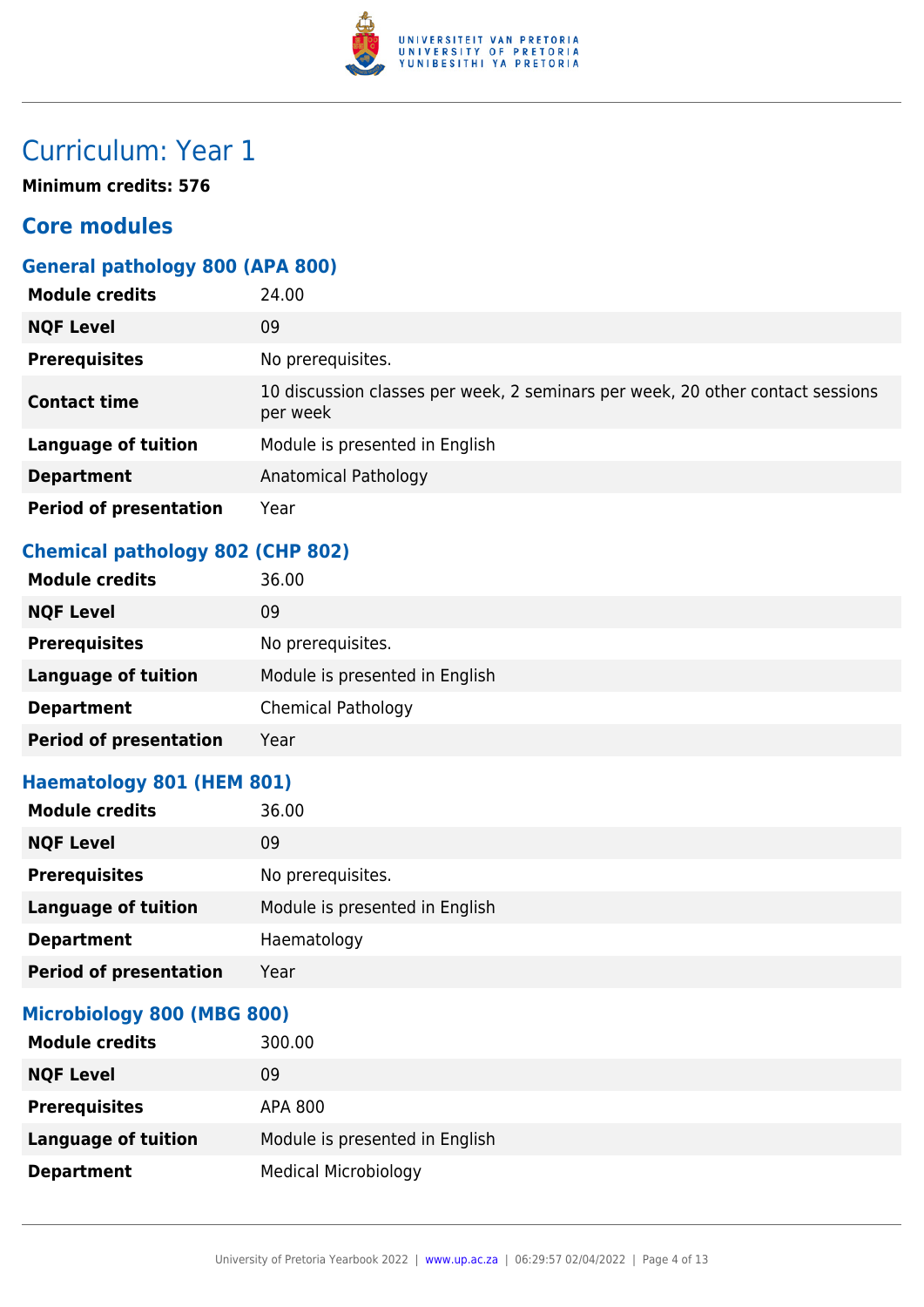

| <b>Period of presentation</b>              | Year                                |
|--------------------------------------------|-------------------------------------|
| <b>Dissertation 890 (MMS 890)</b>          |                                     |
| <b>Module credits</b>                      | 180.00                              |
| <b>NQF Level</b>                           | 09                                  |
| <b>Language of tuition</b>                 | Module is presented in English      |
| <b>Department</b>                          | <b>School of Medicine</b>           |
| <b>Period of presentation</b>              | Year                                |
| Applied research methodology 802 (TNM 802) |                                     |
| <b>Module credits</b>                      | 0.00                                |
| <b>NQF Level</b>                           | 09                                  |
| <b>Language of tuition</b>                 | Module is presented in English      |
| <b>Department</b>                          | <b>Health Sciences Deans Office</b> |
| <b>Period of presentation</b>              | Year                                |

#### **Module content**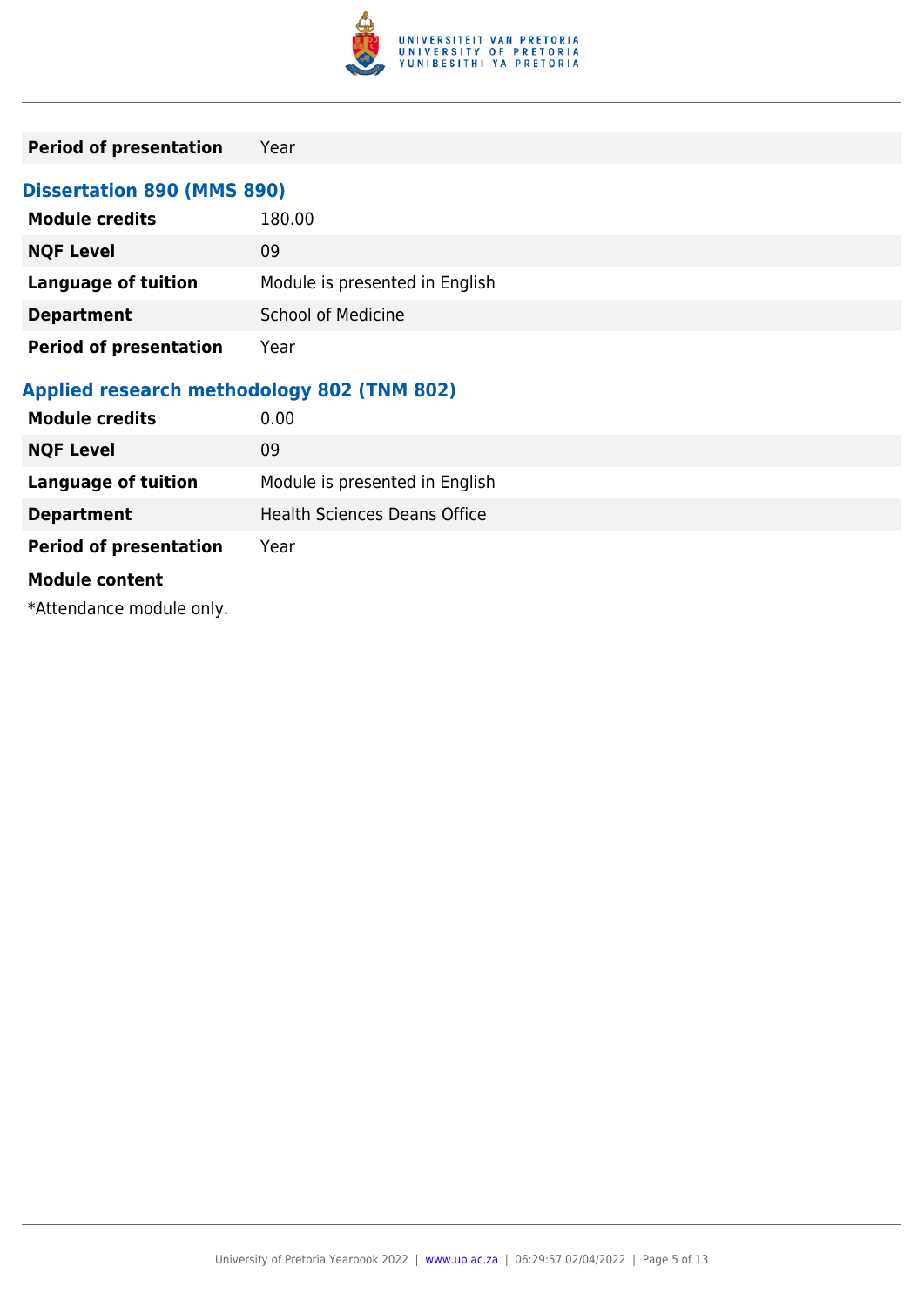

**Minimum credits: 576**

## **Core modules**

### **General pathology 800 (APA 800)**

| <b>Module credits</b>         | 24.00                                                                                      |
|-------------------------------|--------------------------------------------------------------------------------------------|
| <b>NQF Level</b>              | 09                                                                                         |
| <b>Prerequisites</b>          | No prerequisites.                                                                          |
| <b>Contact time</b>           | 10 discussion classes per week, 2 seminars per week, 20 other contact sessions<br>per week |
| <b>Language of tuition</b>    | Module is presented in English                                                             |
| <b>Department</b>             | Anatomical Pathology                                                                       |
| <b>Period of presentation</b> | Year                                                                                       |

### **Chemical pathology 802 (CHP 802)**

| <b>Module credits</b>         | 36.00                          |
|-------------------------------|--------------------------------|
| <b>NQF Level</b>              | 09                             |
| <b>Prerequisites</b>          | No prerequisites.              |
| <b>Language of tuition</b>    | Module is presented in English |
| <b>Department</b>             | <b>Chemical Pathology</b>      |
| <b>Period of presentation</b> | Year                           |

### **Haematology 801 (HEM 801)**

| <b>Module credits</b>         | 36.00                          |
|-------------------------------|--------------------------------|
| <b>NQF Level</b>              | 09                             |
| <b>Prerequisites</b>          | No prerequisites.              |
| <b>Language of tuition</b>    | Module is presented in English |
| <b>Department</b>             | Haematology                    |
| <b>Period of presentation</b> | Year                           |

#### **Microbiology 800 (MBG 800)**

| <b>Module credits</b>      | 300.00                         |
|----------------------------|--------------------------------|
| <b>NQF Level</b>           | 09                             |
| <b>Prerequisites</b>       | APA 800                        |
| <b>Language of tuition</b> | Module is presented in English |
| <b>Department</b>          | <b>Medical Microbiology</b>    |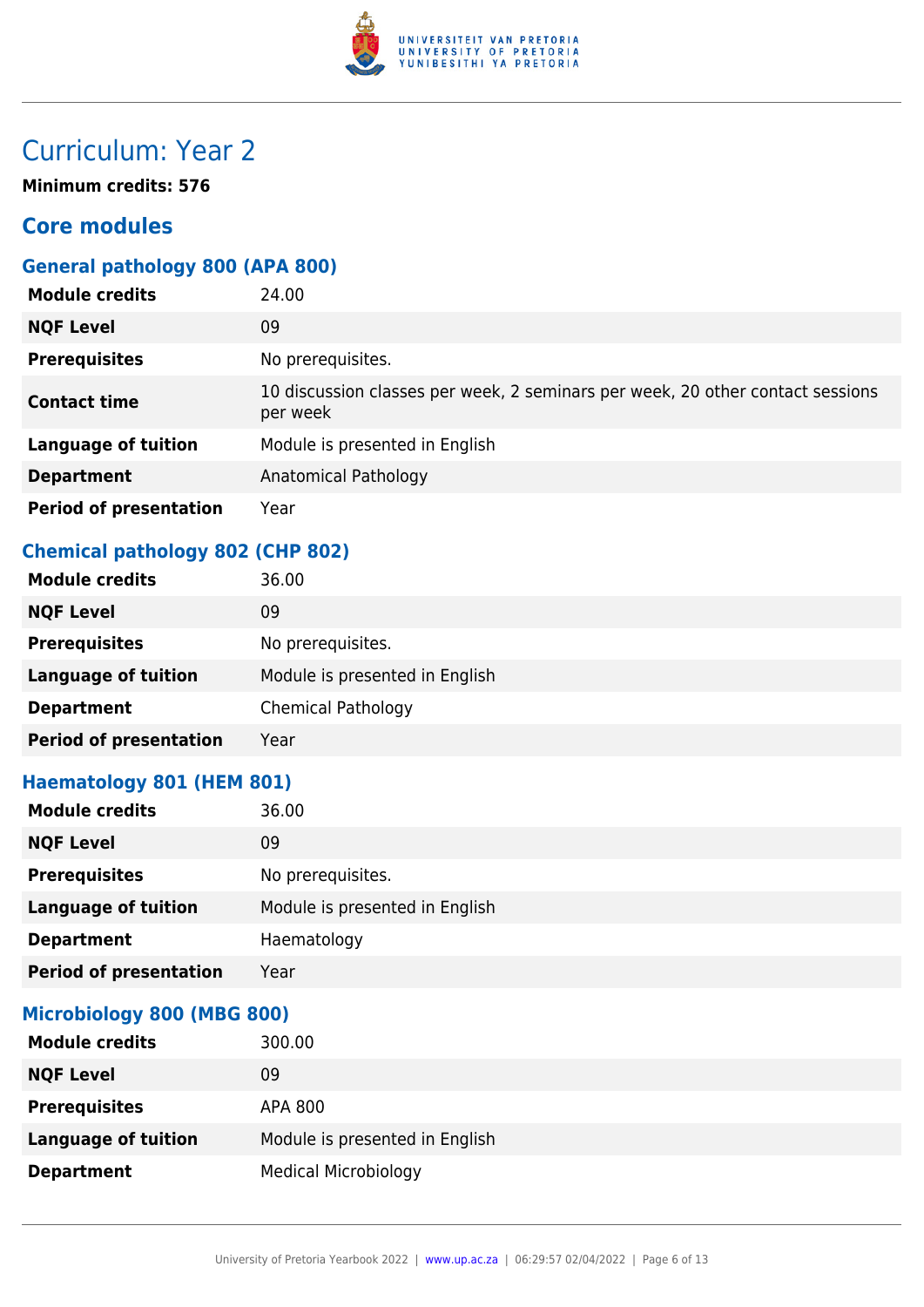

| <b>Period of presentation</b>              | Year                                |
|--------------------------------------------|-------------------------------------|
| <b>Dissertation 890 (MMS 890)</b>          |                                     |
| <b>Module credits</b>                      | 180.00                              |
| <b>NQF Level</b>                           | 09                                  |
| <b>Language of tuition</b>                 | Module is presented in English      |
| <b>Department</b>                          | <b>School of Medicine</b>           |
| <b>Period of presentation</b>              | Year                                |
| Applied research methodology 802 (TNM 802) |                                     |
| <b>Module credits</b>                      | 0.00                                |
| <b>NQF Level</b>                           | 09                                  |
| <b>Language of tuition</b>                 | Module is presented in English      |
| <b>Department</b>                          | <b>Health Sciences Deans Office</b> |
| <b>Period of presentation</b>              | Year                                |

#### **Module content**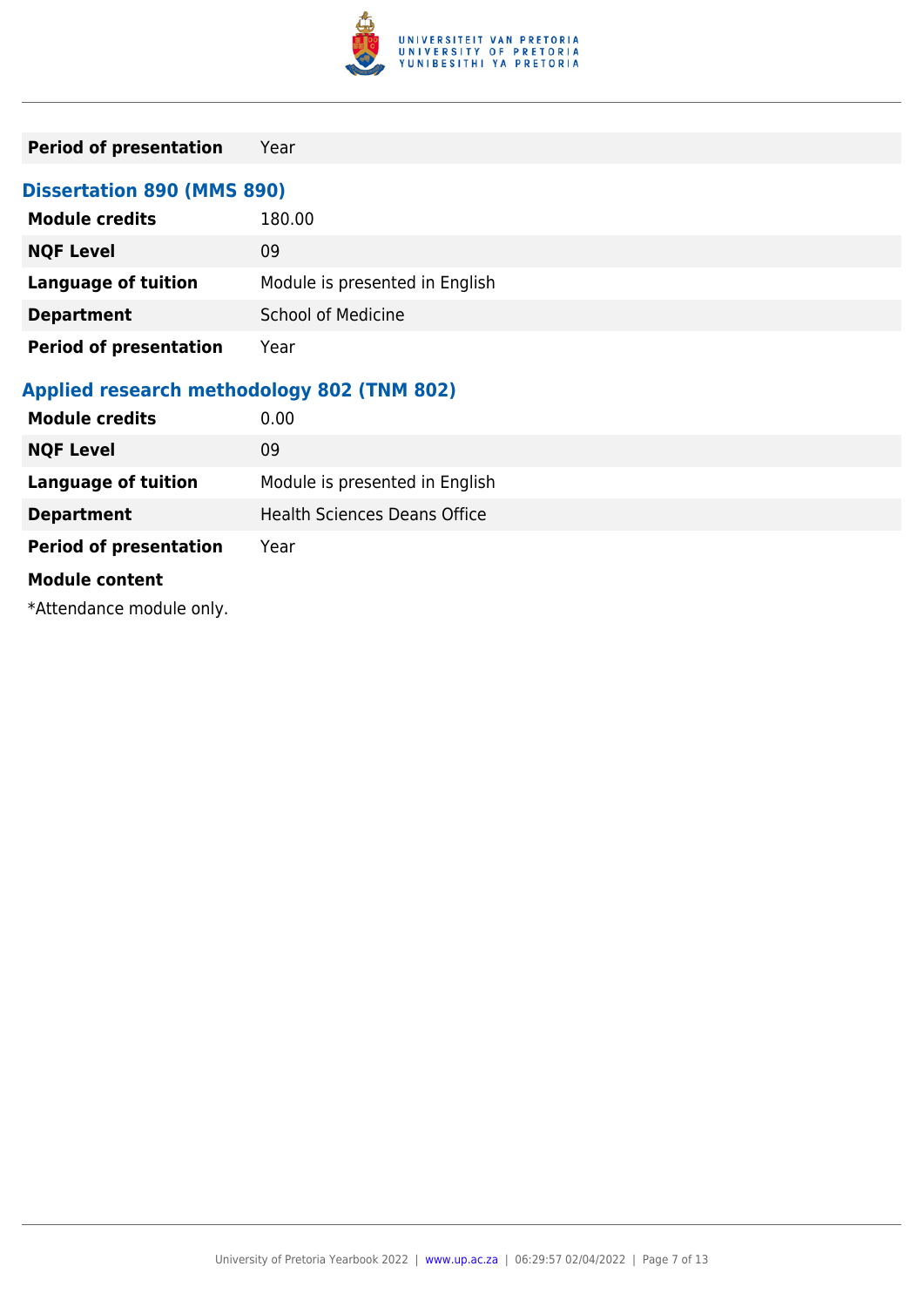

**Minimum credits: 576**

## **Core modules**

### **General pathology 800 (APA 800)**

| <b>Module credits</b>         | 24.00                                                                                      |
|-------------------------------|--------------------------------------------------------------------------------------------|
| <b>NQF Level</b>              | 09                                                                                         |
| <b>Prerequisites</b>          | No prerequisites.                                                                          |
| <b>Contact time</b>           | 10 discussion classes per week, 2 seminars per week, 20 other contact sessions<br>per week |
| <b>Language of tuition</b>    | Module is presented in English                                                             |
| <b>Department</b>             | Anatomical Pathology                                                                       |
| <b>Period of presentation</b> | Year                                                                                       |

### **Chemical pathology 802 (CHP 802)**

| <b>Module credits</b>         | 36.00                          |
|-------------------------------|--------------------------------|
| <b>NQF Level</b>              | 09                             |
| <b>Prerequisites</b>          | No prerequisites.              |
| <b>Language of tuition</b>    | Module is presented in English |
| <b>Department</b>             | <b>Chemical Pathology</b>      |
| <b>Period of presentation</b> | Year                           |

### **Haematology 801 (HEM 801)**

| <b>Module credits</b>         | 36.00                          |
|-------------------------------|--------------------------------|
| <b>NQF Level</b>              | 09                             |
| <b>Prerequisites</b>          | No prerequisites.              |
| <b>Language of tuition</b>    | Module is presented in English |
| <b>Department</b>             | Haematology                    |
| <b>Period of presentation</b> | Year                           |

#### **Microbiology 800 (MBG 800)**

| <b>Module credits</b>      | 300.00                         |
|----------------------------|--------------------------------|
| <b>NQF Level</b>           | 09                             |
| <b>Prerequisites</b>       | APA 800                        |
| <b>Language of tuition</b> | Module is presented in English |
| <b>Department</b>          | <b>Medical Microbiology</b>    |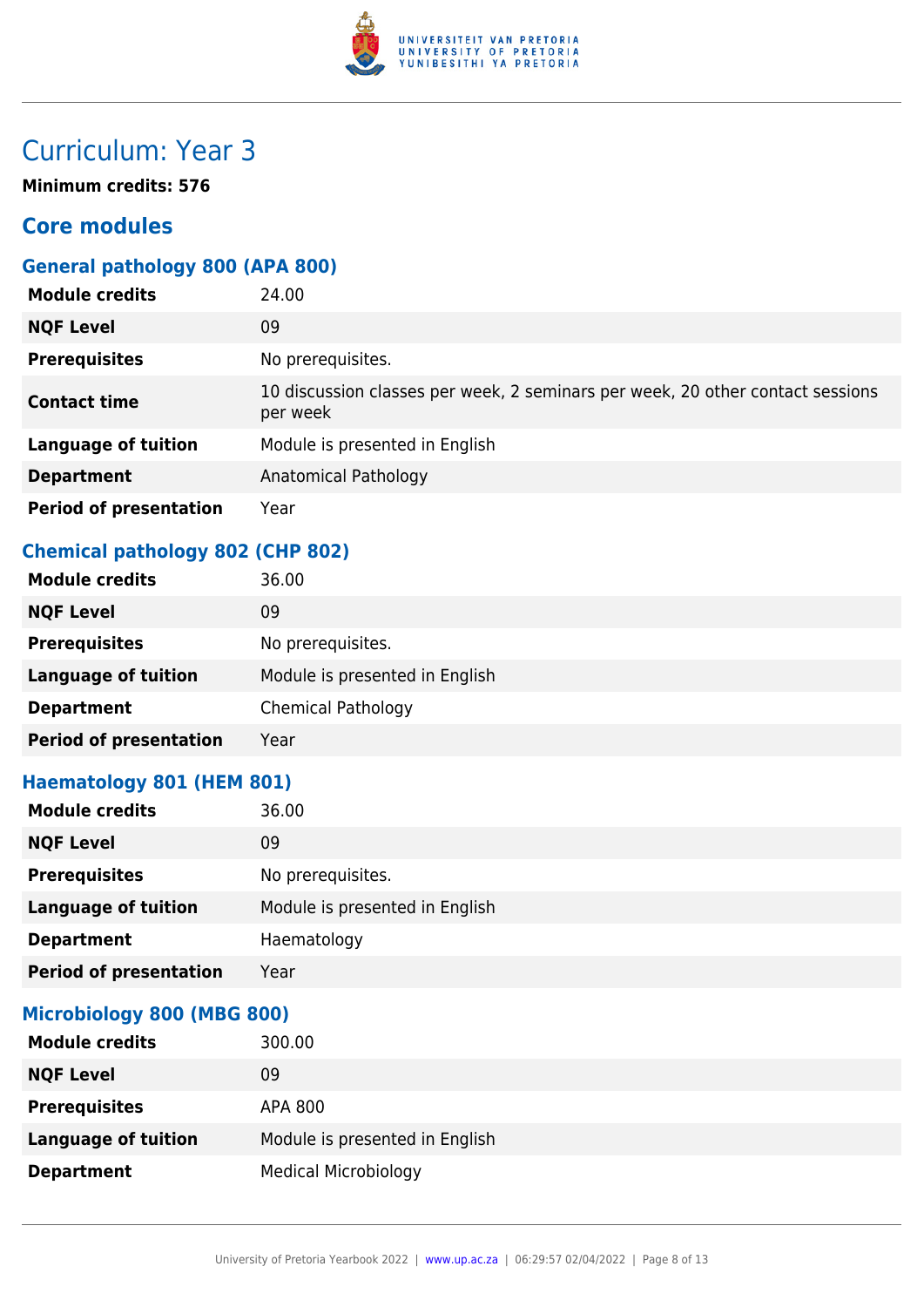

| <b>Period of presentation</b>              | Year                                |  |
|--------------------------------------------|-------------------------------------|--|
| <b>Dissertation 890 (MMS 890)</b>          |                                     |  |
| <b>Module credits</b>                      | 180.00                              |  |
| <b>NQF Level</b>                           | 09                                  |  |
| <b>Language of tuition</b>                 | Module is presented in English      |  |
| <b>Department</b>                          | <b>School of Medicine</b>           |  |
| <b>Period of presentation</b>              | Year                                |  |
| Applied research methodology 802 (TNM 802) |                                     |  |
| <b>Module credits</b>                      | 0.00                                |  |
| <b>NQF Level</b>                           | 09                                  |  |
| <b>Language of tuition</b>                 | Module is presented in English      |  |
| <b>Department</b>                          | <b>Health Sciences Deans Office</b> |  |
| <b>Period of presentation</b>              | Year                                |  |

#### **Module content**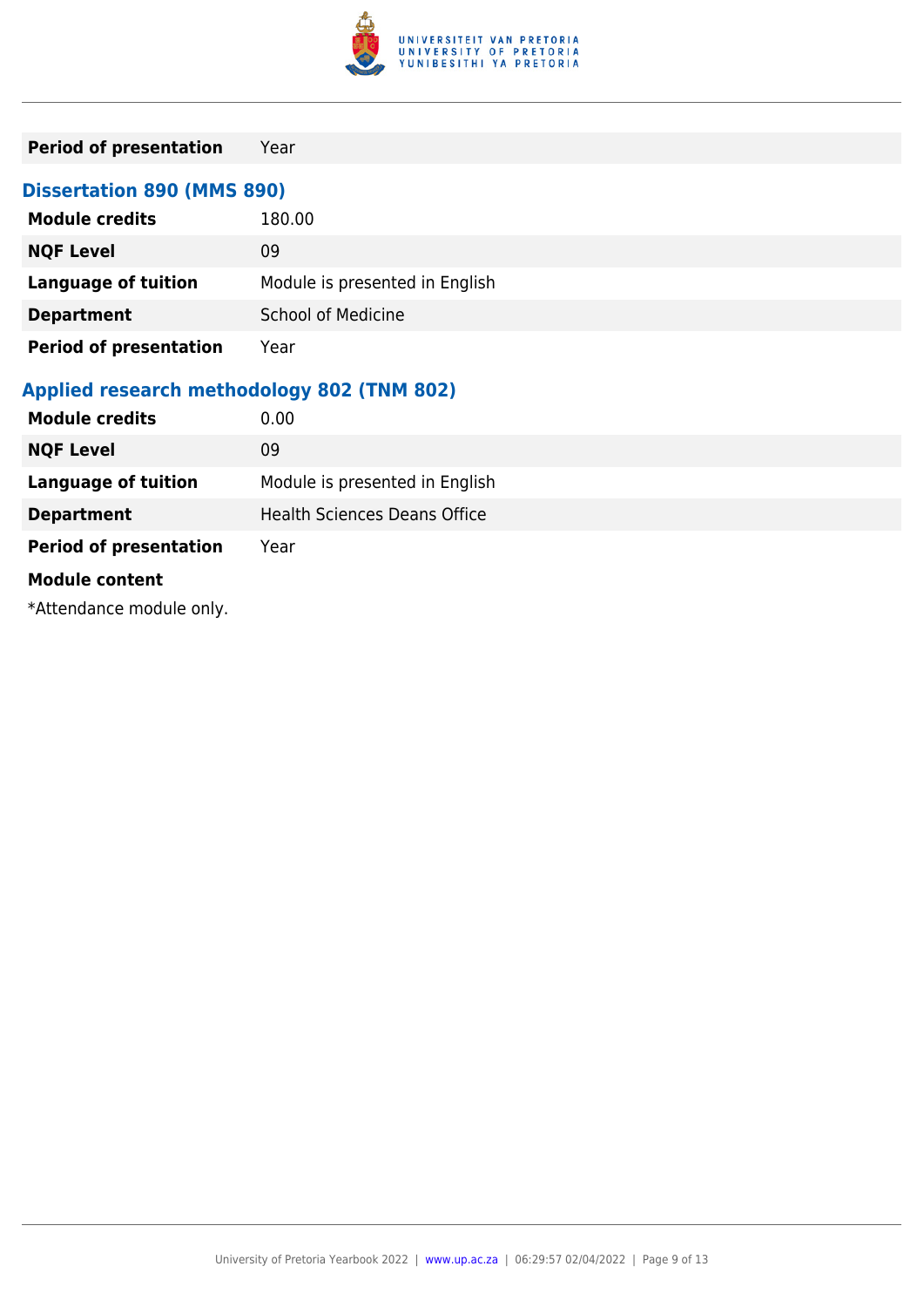

**Minimum credits: 552**

## **Core modules**

### **Chemical pathology 802 (CHP 802)**

| <b>Module credits</b>      | 36.00                          |
|----------------------------|--------------------------------|
| <b>NQF Level</b>           | 09                             |
| <b>Prerequisites</b>       | No prerequisites.              |
| <b>Language of tuition</b> | Module is presented in English |
| <b>Department</b>          | <b>Chemical Pathology</b>      |
| Period of presentation     | Year                           |
|                            |                                |

#### **Haematology 801 (HEM 801)**

| <b>Module credits</b>         | 36.00                          |
|-------------------------------|--------------------------------|
| <b>NQF Level</b>              | 09                             |
| <b>Prerequisites</b>          | No prerequisites.              |
| <b>Language of tuition</b>    | Module is presented in English |
| <b>Department</b>             | Haematology                    |
| <b>Period of presentation</b> | Year                           |

### **Microbiology 800 (MBG 800)**

| <b>Module credits</b>         | 300.00                         |
|-------------------------------|--------------------------------|
| <b>NQF Level</b>              | 09                             |
| <b>Prerequisites</b>          | APA 800                        |
| <b>Language of tuition</b>    | Module is presented in English |
| <b>Department</b>             | <b>Medical Microbiology</b>    |
| <b>Period of presentation</b> | Year                           |

#### **Dissertation 890 (MMS 890)**

| <b>Module credits</b>         | 180.00                         |
|-------------------------------|--------------------------------|
| <b>NQF Level</b>              | 09                             |
| <b>Language of tuition</b>    | Module is presented in English |
| <b>Department</b>             | <b>School of Medicine</b>      |
| <b>Period of presentation</b> | Year                           |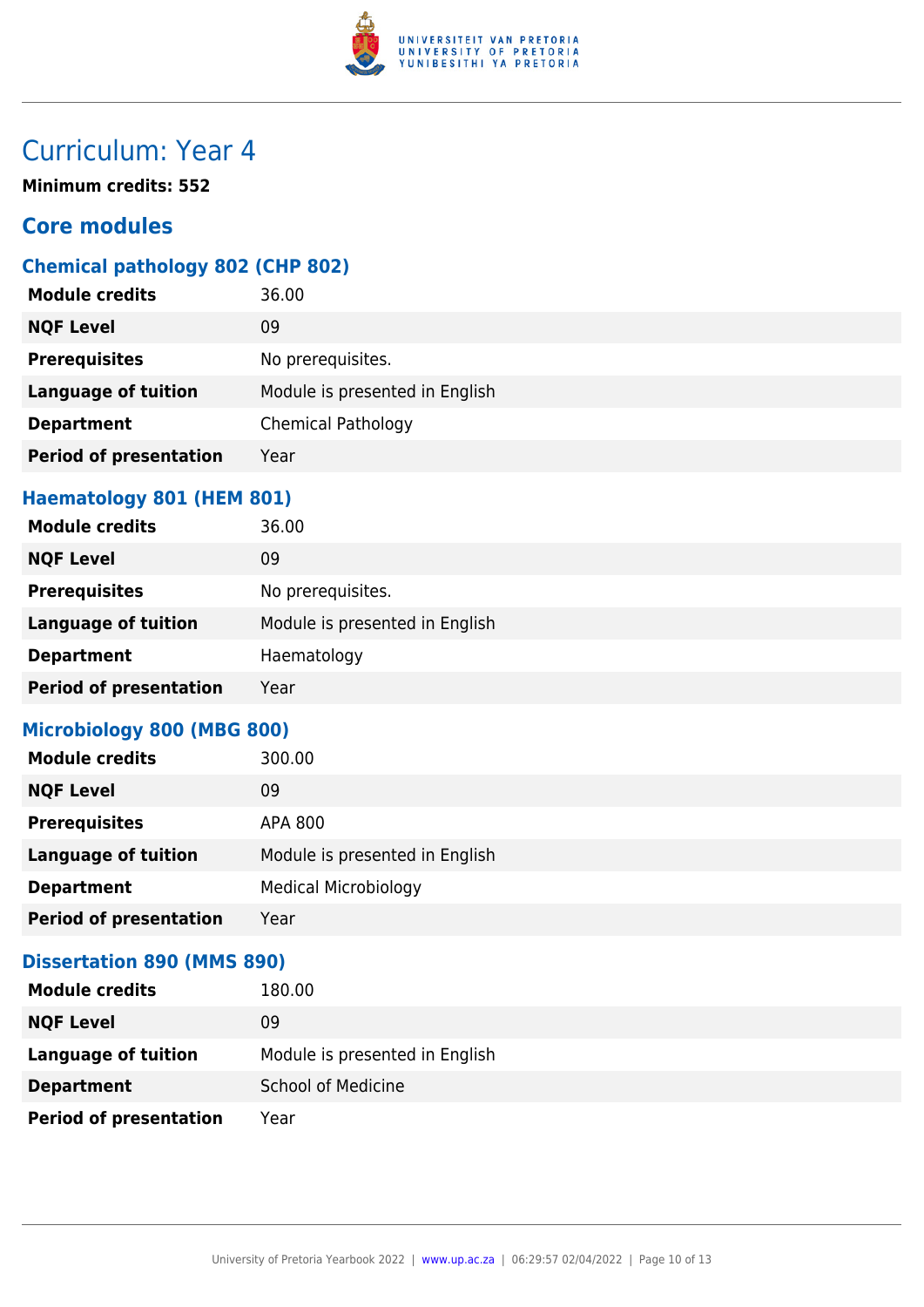

## **Applied research methodology 802 (TNM 802)**

| <b>Module credits</b>         | 0.00                                |
|-------------------------------|-------------------------------------|
| <b>NQF Level</b>              | 09                                  |
| Language of tuition           | Module is presented in English      |
| <b>Department</b>             | <b>Health Sciences Deans Office</b> |
| <b>Period of presentation</b> | Year                                |
| <b>Module content</b>         |                                     |
|                               |                                     |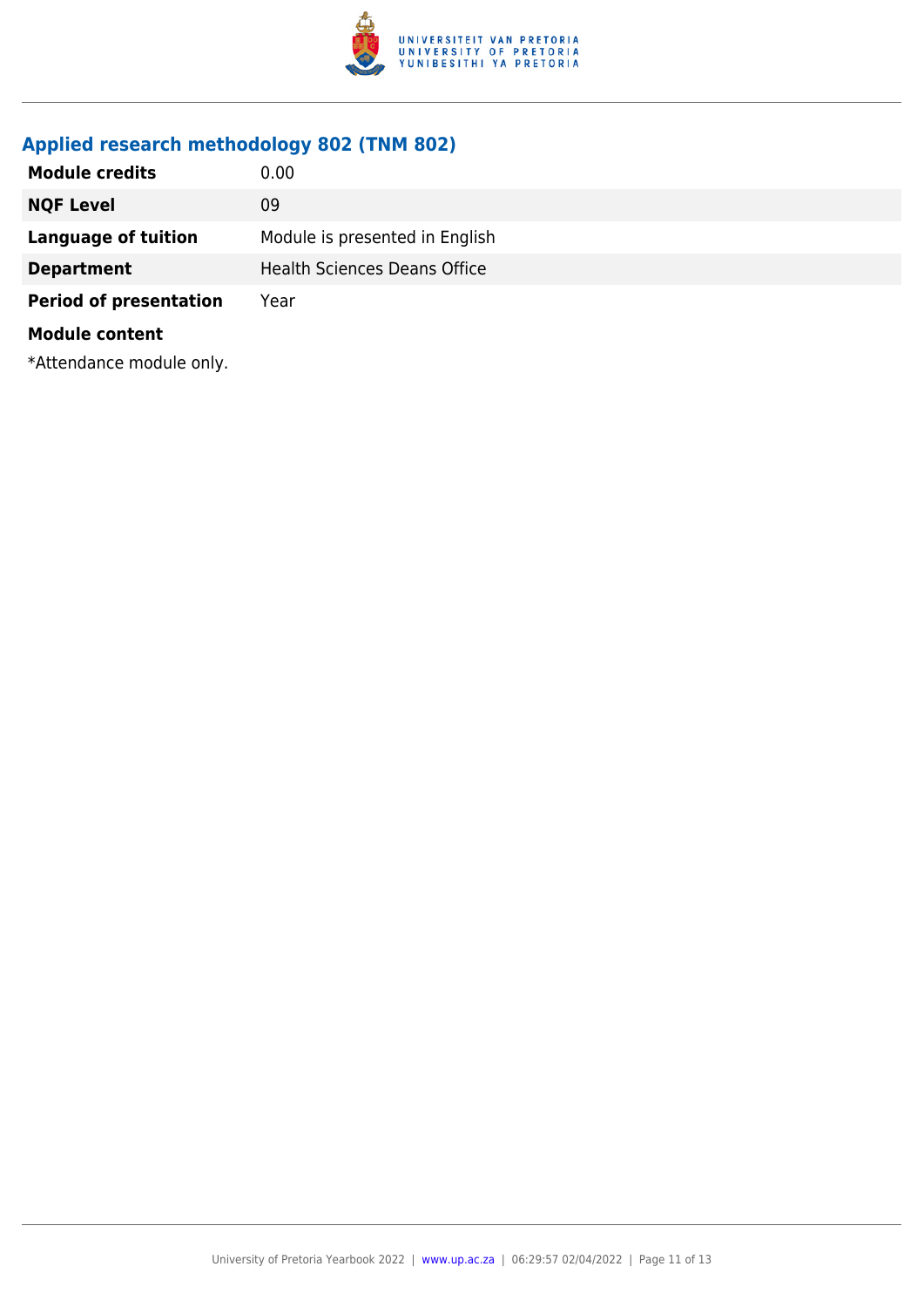

## Curriculum: Final year

**Minimum credits: 552**

## **Core modules**

### **Chemical pathology 802 (CHP 802)**

| <b>Module credits</b>         | 36.00                          |
|-------------------------------|--------------------------------|
| <b>NQF Level</b>              | 09                             |
| <b>Prerequisites</b>          | No prerequisites.              |
| <b>Language of tuition</b>    | Module is presented in English |
| <b>Department</b>             | <b>Chemical Pathology</b>      |
| <b>Period of presentation</b> | Year                           |
|                               |                                |

#### **Haematology 801 (HEM 801)**

| <b>Module credits</b>         | 36.00                          |
|-------------------------------|--------------------------------|
| <b>NQF Level</b>              | 09                             |
| <b>Prerequisites</b>          | No prerequisites.              |
| <b>Language of tuition</b>    | Module is presented in English |
| <b>Department</b>             | Haematology                    |
| <b>Period of presentation</b> | Year                           |

#### **Microbiology 800 (MBG 800)**

| <b>Module credits</b>         | 300.00                         |
|-------------------------------|--------------------------------|
| <b>NQF Level</b>              | 09                             |
| <b>Prerequisites</b>          | APA 800                        |
| <b>Language of tuition</b>    | Module is presented in English |
| <b>Department</b>             | <b>Medical Microbiology</b>    |
| <b>Period of presentation</b> | Year                           |

#### **Dissertation 890 (MMS 890)**

| <b>Module credits</b>         | 180.00                         |
|-------------------------------|--------------------------------|
| <b>NQF Level</b>              | 09                             |
| <b>Language of tuition</b>    | Module is presented in English |
| <b>Department</b>             | <b>School of Medicine</b>      |
| <b>Period of presentation</b> | Year                           |